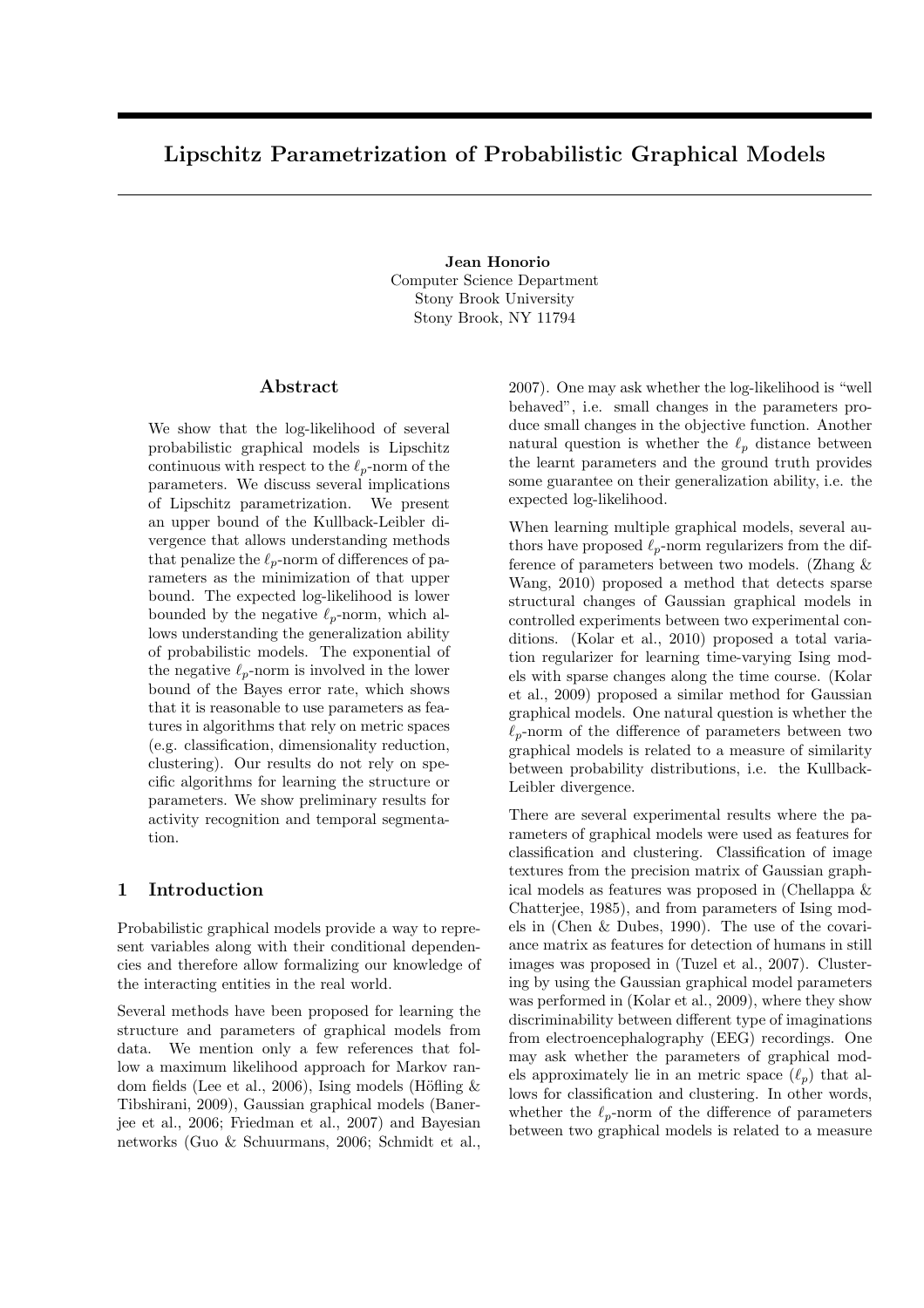Table 1: Notation used in this paper.

|                                        | <b>Notation</b> Description                                                                           |  |  |  |  |
|----------------------------------------|-------------------------------------------------------------------------------------------------------|--|--|--|--|
| $  \mathbf{c}  _1$                     | $\ell_1$ -norm of $\mathbf{c} \in \mathbb{R}^N$ , i.e. $\sum_{n}  c_n $                               |  |  |  |  |
| $\ \mathbf{c}\ _{\infty}$              | $\ell_{\infty}$ -norm of $\mathbf{c} \in \mathbb{R}^{N}$ , i.e. max <sub>n</sub> $ c_n $              |  |  |  |  |
| $\ \mathbf{c}\ _2$                     | Euclidean norm of $\mathbf{c} \in \mathbb{R}^N$ , i.e. $\sqrt{\sum_n c_n^2}$                          |  |  |  |  |
| $\mathbf{A}\succ\mathbf{0}$            | $\mathbf{A} \in \mathbb{R}^{N \times N}$ is symmetric and positive                                    |  |  |  |  |
|                                        | semidefinite                                                                                          |  |  |  |  |
| $\mathbf{A}\succ\mathbf{0}$            | $\mathbf{A} \in \mathbb{R}^{N \times N}$ is symmetric and positive defi-                              |  |  |  |  |
|                                        | nite                                                                                                  |  |  |  |  |
| $\ \mathbf{A}\ _1$                     | $\ell_1$ -norm of $\mathbf{A} \in \mathbb{R}^{M \times N}$ , i.e. $\sum_{mn}  a_{mn} $                |  |  |  |  |
| $\ \mathbf{A}\ _{\infty}$              | $\ell_{\infty}$ -norm of $\mathbf{A} \in \mathbb{R}^{M \times N}$ , i.e. max <sub>mn</sub> $ a_{mn} $ |  |  |  |  |
| $\ \mathbf{A}\ _2$                     | spectral norm of $\mathbf{A} \in \mathbb{R}^{N \times N}$ , i.e. the maxi-                            |  |  |  |  |
|                                        | mum eigenvalue of $A \succ 0$                                                                         |  |  |  |  |
| $\ \mathbf{A}\ _{\mathfrak{F}}$        | Frobenius norm of $A \in \mathbb{R}^{M \times N}$ , i.e.                                              |  |  |  |  |
|                                        | $\sqrt{\sum_{mn} a_{mn}^2}$                                                                           |  |  |  |  |
| $\langle \mathbf{A},\mathbf{B}\rangle$ | scalar product of $\mathbf{A}, \mathbf{B} \in \mathbb{R}^{M \times N}$ , i.e.                         |  |  |  |  |
|                                        | $\sum_{mn} a_{mn} b_{mn}$                                                                             |  |  |  |  |
| $\partial f/\partial \mathbf{c}$       | gradient of f with respect to $\mathbf{c} \in \mathbb{R}^N$ , i.e.                                    |  |  |  |  |
|                                        | $\partial f/\partial \mathbf{c} \in \mathbb{R}^N$                                                     |  |  |  |  |
| $\partial f/\partial A$                | gradient of f with respect to $\mathbf{A} \in \mathbb{R}^{M \times N}$ .                              |  |  |  |  |
|                                        | i.e. $\partial f/\partial \mathbf{A} \in \mathbb{R}^{M \times N}$                                     |  |  |  |  |

of discriminability, i.e. the Bayes error rate.

In this paper, we define Lipschitz continuous parametrization of probabilistic models. Through Lipschitz parametrization, we provide an upper bound of the Kullback-Leibler divergence. Therefore, methods that penalize the  $\ell_p$ -norm of differences of parameters (Kolar et al., 2009; Kolar et al., 2010; Zhang & Wang, 2010) are minimizing an upper bound of the Kullback-Leibler divergence. We show that Lipschitz parametrization also allows understanding the generalization ability of probabilistic models by providing a lower bound of the expected log-likelihood. Finally, we provide a lower bound of the Bayes error rate that depends on the  $\ell_p$ -norm of the model parameters. This allows understanding the use of model parameters as features for classification and clustering as in (Chellappa & Chatterjee, 1985; Chen & Dubes, 1990; Tuzel et al., 2007; Kolar et al., 2009).

# 2 Preliminaries

In this section, we introduce probabilistic graphical models and Lipschitz continuity. We use the notation in Table 1.

We assume  $\mathbf{x} \in \mathbb{R}^N$  for continuous random variables. For discrete random variables, we assume  $\mathbf{x} \in \mathbb{R}$  $x_n\{1,\ldots,X_n\}$ , i.e.  $(\forall n)x_n \in \{1,\ldots,X_n\}$ . First, we define three general classes of graphical models: Bayesian networks, Markov random fields and factor graphs.

**Definition 1.** A Bayesian network (Koller  $\mathcal{B}$  Friedman, 2009; Lauritzen, 1996) for random variables **x** is a directed acyclic graph with one conditional probability function  $p(x_n|\mathbf{x}_{\pi_n})$  for each variable  $x_n$  given its set of parents  $\pi_n \subseteq \{1, \ldots, N\}$ . The joint probability distribution is given by:

$$
p(\mathbf{x}) = \prod_{n} p(x_n | \mathbf{x}_{\pi_n})
$$
\n(1)

where  $(\forall n, \mathbf{x}_{\pi_n}) \ \int_{x_n} p(x_n | \mathbf{x}_{\pi_n}) = 1$  and therefore  $p(\mathbf{x})$ is valid, i.e.  $\int_{\mathbf{x}} p(\mathbf{x}) = 1$ .

Definition 2. A Markov random field (Koller & Friedman, 2009; Lauritzen, 1996) for random variables x is an undirected graph with one potential function  $\phi_c$  for each maximal clique  $\varphi_c \subseteq \{1,\ldots,N\}$ . The joint probability distribution is given by:

$$
p(\mathbf{x}) = \frac{1}{\mathcal{Z}} \prod_{c} \phi_c(\mathbf{x}_{\varphi_c})
$$
 (2)

where the partition function  $\mathcal{Z} = \int_{\mathbf{x}} \prod_c \phi_c(\mathbf{x}_{\varphi_c})$  ensures that  $p(\mathbf{x})$  is valid, i.e.  $\int_{\mathbf{x}} p(\mathbf{x}) = 1$ .

Definition 3. A factor graph (Koller & Friedman, 2009) for random variables  $x$  is a bipartite graph where one set of nodes are the random variables and the other set are the local functions. Each local function  $\phi_c$  is connected to the set variables of variables  $\varphi_c \subseteq \{1,\ldots,N\}$  on which it depends on. The joint probability distribution is given by:

$$
p(\mathbf{x}) = \frac{1}{Z} \prod_{c} \phi_c(\mathbf{x}_{\varphi_c})
$$
 (3)

where the partition function  $\mathcal{Z} = \int_{\mathbf{x}} \prod_c \phi_c(\mathbf{x}_{\varphi_c})$  ensures that  $p(\mathbf{x})$  is valid, i.e.  $\int_{\mathbf{x}} p(\mathbf{x}) = 1$ .

For completeness, we introduce Lipschitz continuity for differentiable functions.

**Definition 4.** Given the parameters  $\mathbf{\Theta} \in \mathbb{R}^{M_1 \times M_2}$ , a differentiable function  $f(\Theta) \in \mathbb{R}$  is called Lipschitz continuous with respect to the  $\ell_p$ -norm of  $\Theta$ , if there exists a constant  $K \geq 0$  such that:

$$
(\forall \mathbf{\Theta}_1, \mathbf{\Theta}_2) |f(\mathbf{\Theta}_1) - f(\mathbf{\Theta}_2)| \le K \|\mathbf{\Theta}_1 - \mathbf{\Theta}_2\|_p \quad (4)
$$

or equivalently:

$$
(\forall \mathbf{\Theta}) \ \| \partial f / \partial \mathbf{\Theta} \|_{p} \leq K \tag{5}
$$

# 3 Lipschitz Parametrization and Implications

In this section, we define Lipschitz parametrization of probabilistic models and discuss its implications.

#### 3.1 Lipschitz Parametrization

We extend the Lipschitz continuity notion to the parametrization of probability distributions.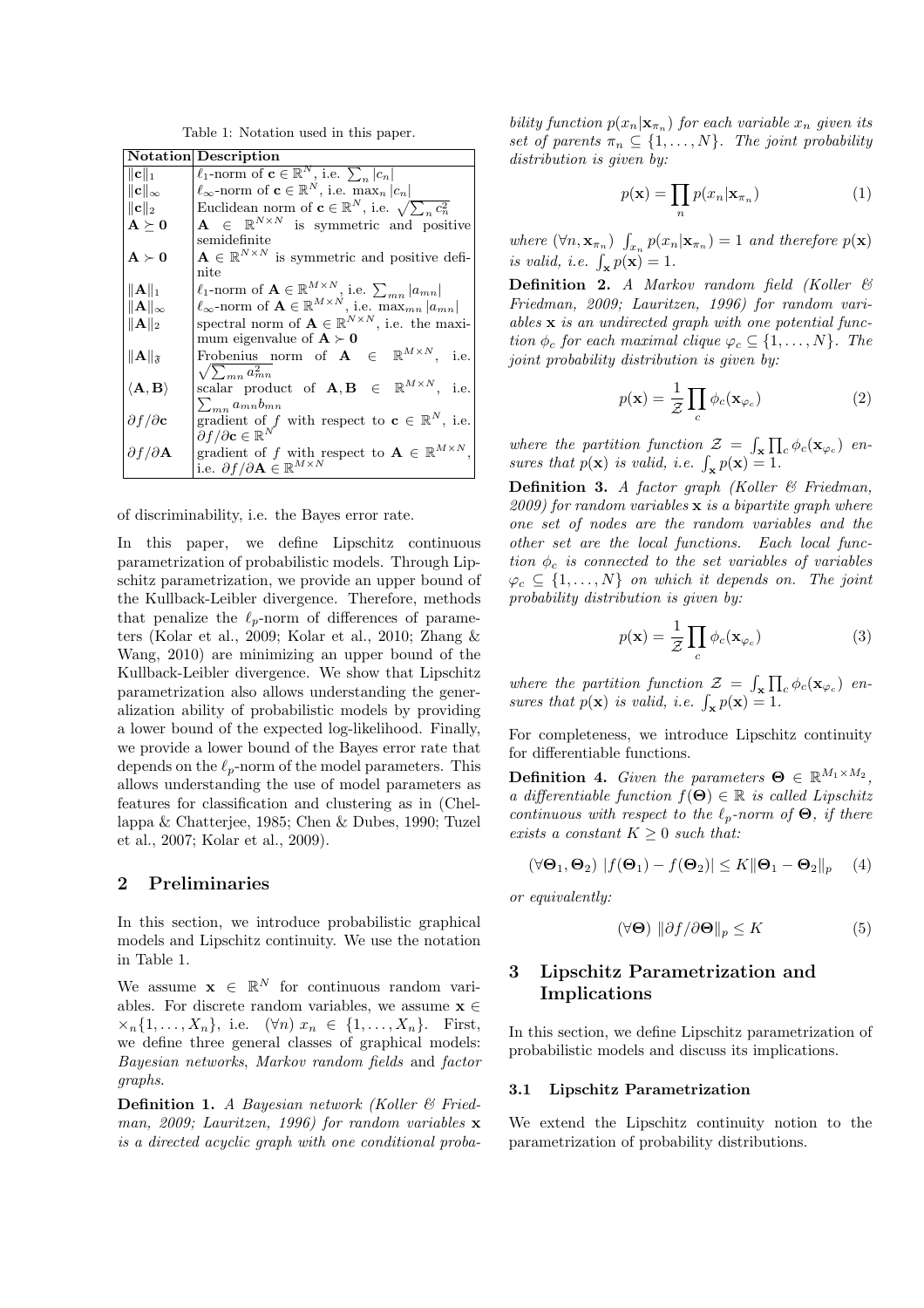**Definition 5.** A probability distribution  $\mathcal{P} = p(\cdot | \Theta)$ parameterized by  $\Theta \in \mathbb{R}^{M_1 \times M_2}$  is called  $(\ell_p, K)$ -Lipschitz continuous if for all x, the log-likelihood  $f(\mathbf{\Theta}) = \log p(\mathbf{x}|\mathbf{\Theta})$  is Lipschitz continuous with respect to the  $\ell_n$ -norm of  $\Theta$  with constant  $K(\mathbf{x})$ .

**Remark 6.** Note that  $(\ell_p, K)$ -Lipschitz continuity implies  $(\ell_{p'}, K')$ -Lipschitz continuity, since all vector and matrix norms are equivalent, i.e.  $(\forall \Theta \in$  $\mathbb{R}^{M_1 \times M_2}$ )  $\alpha \|\Theta\|_p \le \|\Theta\|_{p'} \le \beta \|\Theta\|_p$  for some  $\alpha, \beta > 0$ and  $M_1, M_2 < +\infty$ .

If we are interested in Euclidean spaces, we would need to prove Lipschitz continuity with respect to the  $\ell_2$ norm for vectors or the Frobenius norm for matrices. Due to Remark 6, we can chose any particular norm for proving Lipschitz continuity.

#### 3.2 Kullback-Leibler Divergence

We show that the  $\ell_p$ -norm is an upper bound of the Kullback-Leibler divergence.

**Theorem 7.** Given two  $(\ell_p, K)$ -Lipschitz continuous distributions  $\mathcal{P}_1 = p(\cdot | \mathbf{\Theta}_1)$  and  $\mathcal{P}_2 = p(\cdot | \mathbf{\Theta}_2)$ , the Kullback-Leibler divergence from  $\mathcal{P}_1$  to  $\mathcal{P}_2$  is bounded as follows:

$$
\mathcal{KL}(\mathcal{P}_1 || \mathcal{P}_2) \le \overline{K} || \mathbf{\Theta}_1 - \mathbf{\Theta}_2 ||_p \tag{6}
$$

with constant  $\overline{K} = \mathbb{E}_{\mathcal{P}_1}[K(\mathbf{x})].$ 

*Proof.* By definition  $\mathcal{KL}(\mathcal{P}_1||\mathcal{P}_2) = \mathbb{E}_{\mathcal{P}_1}[\log p(\mathbf{x}|\mathbf{\Theta}_1) \log p(\mathbf{x}|\mathbf{\Theta}_2)] \leq \mathbb{E}_{\mathcal{P}_1}[|\log p(\mathbf{x}|\mathbf{\Theta}_1) - \log p(\mathbf{x}|\mathbf{\Theta}_2)|] \equiv B.$ Note that by Definitions 4 and 5,  $B \n\t\leq \mathbb{E}_{\mathcal{P}_1}[K(\mathbf{x})] \cdot \mathbf{\Theta}_1$  $\mathbf{\Theta}_2\Vert_p] = \mathbb{E}_{\mathcal{P}_1}[K(\mathbf{x})] \Vert \mathbf{\Theta}_1 - \mathbf{\Theta}_2\Vert_p = \overline{K} \Vert \mathbf{\Theta}_1 - \mathbf{\Theta}_2\Vert_p.$ 

**Remark 8.** For identifiable distributions  $P_1$  =  $p(\cdot|\mathbf{\Theta}_1)$  and  $\mathcal{P}_2 = p(\cdot|\mathbf{\Theta}_2)$  (i.e.  $\mathcal{P}_1 = \mathcal{P}_2 \Rightarrow \mathbf{\Theta}_1 =$  $\Theta_2$ ), the upper bound in Theorem 7 is tight since the Kullback-Leibler divergence is zero if and only if the parameters are equal. More formally,  $\mathcal{KL}(\mathcal{P}_1||\mathcal{P}_2)$  =  $0 \Leftrightarrow \mathcal{P}_1 = \mathcal{P}_2 \Leftrightarrow \mathbf{\Theta}_1 = \mathbf{\Theta}_2 \Leftrightarrow \|\mathbf{\Theta}_1 - \mathbf{\Theta}_2\|_p = 0.$ 

Remark 9. The upper bound in Theorem 7 also applies for every marginal distribution by properties of the Kullback-Leibler divergence.

#### 3.3 Expected Log-Likelihood

We show that the negative  $\ell_p$ -norm is a lower bound of the expected log-likelihood.

**Theorem 10.** Given two  $(\ell_p, K)$ -Lipschitz continuous distributions  $\mathcal{P} = p(\cdot, \boldsymbol{\Theta})$  and  $\mathcal{P}^* = p(\cdot, \boldsymbol{\Theta}^*)$ , the expected log-likelihood (also called negative cross entropy) of the learnt distribution  $P$  with respect to the ground truth distribution  $\mathcal{P}^*$  is bounded as follows:

$$
-\mathcal{H}(\mathcal{P}^*) - \overline{K} || \mathbf{\Theta}^* - \mathbf{\Theta} ||_p \le \mathbb{E}_{\mathcal{P}^*} [\log p(\mathbf{x}|\mathbf{\Theta})] \le 0 \quad (7)
$$
  
with constant  $\overline{K} = \mathbb{E}_{\mathcal{P}^*}[K(\mathbf{x})].$ 

*Proof.* Note that  $0 = -\mathcal{H}(\mathcal{P}^*) - \mathbb{E}_{\mathcal{P}^*}[\log p(\mathbf{x}|\mathbf{\Theta}^*)]$  and therefore  $\mathbb{E}_{\mathcal{P}^*}[\log p(\mathbf{x}|\mathbf{\Theta})] = \mathbb{E}_{\mathcal{P}^*}[\log p(\mathbf{x}|\mathbf{\Theta})] - \mathcal{H}(\mathcal{P}^*) - \mathbb{E}_{\mathcal{P}^*}[\log p(\mathbf{x}|\mathbf{\Theta}^*)] = -\mathcal{H}(\mathcal{P}^*) - \mathbb{E}_{\mathcal{P}^*}[\log p(\mathbf{x}|\mathbf{\Theta}^*)]$  $\mathcal{H}(\mathcal{P}^*)$  –  $\mathbb{E}_{\mathcal{P}^*}[\log p(\mathbf{x}|\mathbf{\Theta}^*)]$  $\mathbb{E}_{\mathcal{P}^*}[\log p(\mathbf{x}|\mathbf{\Theta}^*) - \log p(\mathbf{x}|\mathbf{\Theta})] = -\mathcal{H}(\mathcal{P}^*) - \mathcal{KL}(\mathcal{P}^*||\mathcal{P}).$ The upper bound follows from the non-negativity of the Kullback-Leibler divergence and entropy.

For proving the lower bound, given that  $\mathcal{KL}(\mathcal{P}^*||\mathcal{P}) \leq$  $\overline{K} \|\Theta^* - \Theta\|_p$  by Theorem 7, we prove our claim.  $\square$ 

In the following Section 4, we prove that for probabilistic models over discrete random variables,  $(\forall \mathbf{x}) K(\mathbf{x}) = 1$  and therefore  $\overline{K} = 1$ . For continuous random variables, given its generality, the constant  $K(\mathbf{x})$  depends on **x** and therefore  $\overline{K}$  is looser and does not have a closed-form expression; except for specific cases, e.g. Gaussian graphical models.

#### 3.4 Bayes Error Rate

We show that that the exponential of the negative  $\ell_p$ norm is involved in the lower bound of the Bayes error rate. We also motivate a distance measure similar to the Chernoff bound (Chernoff, 1952), i.e. the negative log-Bayes error rate.

**Theorem 11.** Given two classes  $\varpi_1$  and  $\varpi_2$  with priors  $P(\varpi_1) = P(\varpi_2) = \frac{1}{2}$  and their corresponding  $(\ell_p, K)$ -Lipschitz continuous distributions  $\mathcal{P}_1$  =  $p(\cdot|\mathbf{\Theta}_1)$  and  $\mathcal{P}_2 = p(\cdot|\mathbf{\Theta}_2)$ , the Bayes error rate  $\mathcal{BE}(\mathbf{\Theta}_1, \mathbf{\Theta}_2) = \frac{1}{2} \int_{\mathbf{x}} \min(p(\mathbf{x}|\mathbf{\Theta}_1), p(\mathbf{x}|\mathbf{\Theta}_2))$  is bounded as follows:

$$
\frac{\mathcal{BB}(\Theta_1, \Theta_2)}{4} \leq \mathcal{BE}(\Theta_1, \Theta_2) \tag{8}
$$

 $\log 2 \leq -\log \mathcal{BE}(\mathbf{\Theta}_1, \mathbf{\Theta}_2) \leq \log 4 + \widetilde{K} \|\mathbf{\Theta}_1 - \mathbf{\Theta}_2\|_p$  (9) where  $\mathcal{BB}(\Theta_1, \Theta_2) = \sum_{c} \mathbb{E}_{\mathcal{P}_c}[e^{-K(\mathbf{x})\|\Theta_1 - \Theta_2\|_p}]$  and  $\widetilde{K} = \min_{c} \mathbb{E}_{\mathcal{P}_{c}} [K(\mathbf{x})].$ 

*Proof.* Let  $p_c \equiv p(\mathbf{x}|\mathbf{\Theta}_c)$ . We can rewrite  $\mathcal{BE}(\mathbf{\Theta}_1, \mathbf{\Theta}_2) = \frac{1}{2} \int_{\mathbf{x}} \min \left( \frac{p_1}{p_1 + p_2}, \frac{p_2}{p_1 + p_2} \right) (p_1 + p_2) =$  $\frac{1}{2} \int_{\mathbf{x}} e^{\min\left(\log \frac{p_1}{p_1+p_2}, \log \frac{p_2}{p_1+p_2}\right)} (p_1+p_2).$  We can also rewrite  $\log \frac{p_1}{p_1+p_2} = -\log \left(1+\frac{p_2}{p_1}\right) = -\ell(z_{12}),$  where  $z_{12} = \log p_1 - \log p_2$  and  $\ell(z) = \log(1 + e^{-z})$  is the logistic loss. Similarly  $\log \frac{p_2}{p_1+p_2} = -\ell(-z_{12})$ . Therefore  $\min\left(\log \frac{p_1}{p_1+p_2}, \log \frac{p_2}{p_1+p_2}\right) = \min(-\ell(z_{12}), -\ell(-z_{12})).$ Note that  $(\forall z) - |z| - \log 2 \le \min(-\ell(z), -\ell(-z)).$ Since both  $\mathcal{P}_1$  and  $\mathcal{P}_2$  are  $(\ell_p, K)$ -Lipschitz continuous, by Definitions 4 and 5, we have  $-K(\mathbf{x})\|\mathbf{\Theta}_1$  –  $\Theta_2 \|_p - \log 2 \le \min \left( \log \frac{p_1}{p_1 + p_2}, \log \frac{p_2}{p_1 + p_2} \right).$ 

For proving the lower bound in  $eq.(8)$ ,  $\begin{array}{l} \mathcal{BE}(\mathbf{\Theta}_1,\mathbf{\Theta}_2) \, \ge \, \frac{1}{2} \int_{\mathbf{x}} e^{-K(\mathbf{x}) \Vert \mathbf{\Theta}_1 - \mathbf{\Theta}_2 \Vert_p - \log 2}(p_1 + p_2) \, = \ \frac{1}{4} \int_{\mathbf{x}} e^{-K(\mathbf{x}) \Vert \mathbf{\Theta}_1 - \mathbf{\Theta}_2 \Vert_p} (p_1 + p_2) \, = \frac{1}{4} \mathcal{BB}(\mathbf{\Theta}_1,\mathbf{\Theta}_2). \end{array}$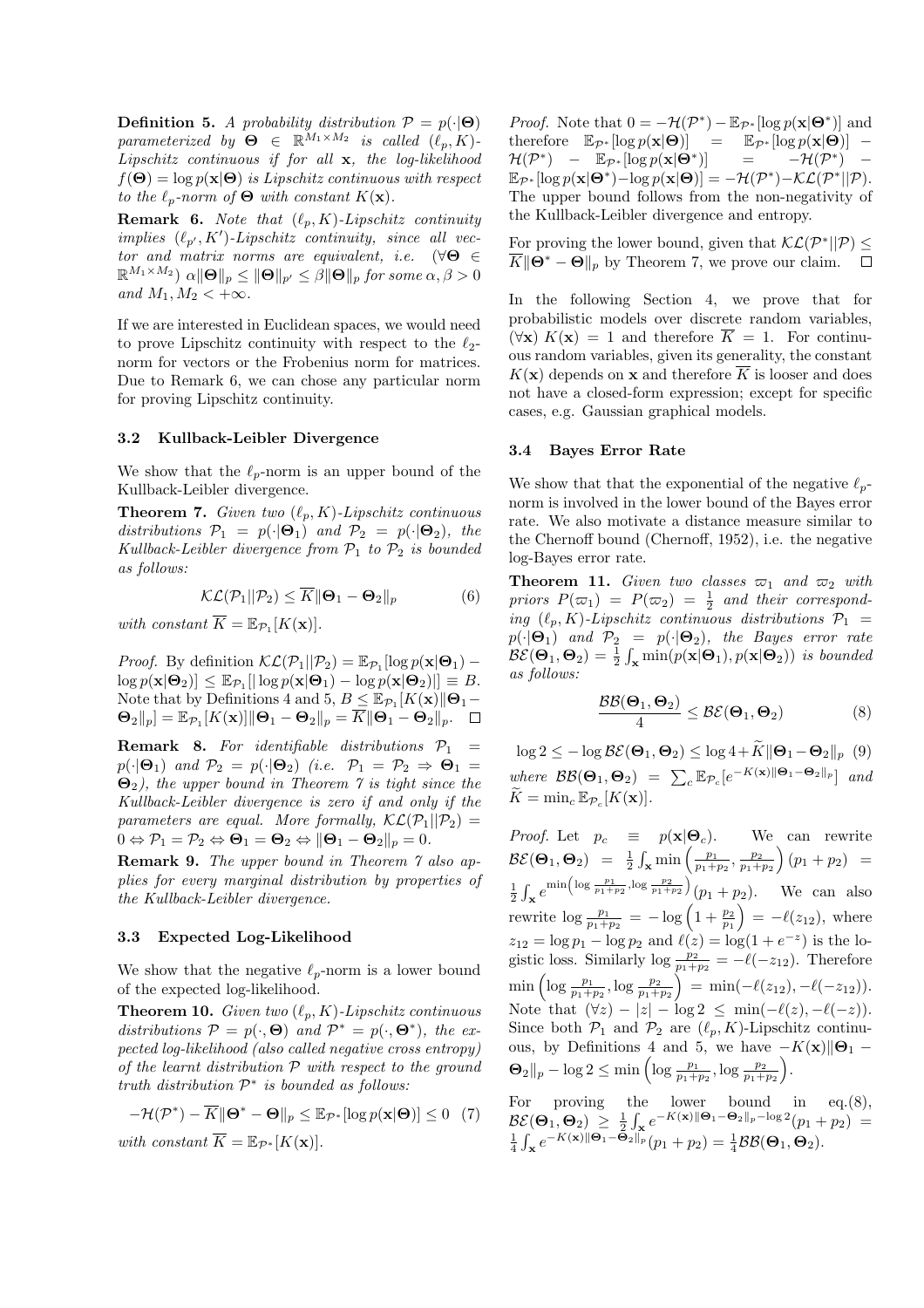The lower bound of eq.(9) follows from the fact that  $\mathcal{BE}(\mathbf{\Theta}_1, \mathbf{\Theta}_2) \leq \frac{1}{2}$ . For proving the upper bound of eq.(9), by Jensen's inequality  $\frac{1}{4} \sum_{c} e^{-\mathbb{E}_{\mathcal{P}_c}[K(\mathbf{x})] \|\mathbf{\Theta}_1 - \mathbf{\Theta}_2\|_p} \leq \frac{\mathcal{B}\mathcal{B}(\mathbf{\Theta}_1, \mathbf{\Theta}_2)}{4} \leq$  $\mathcal{BE}(\mathbf{\Theta}_1, \mathbf{\Theta}_2)$ . Therefore,  $-\log \mathcal{BE}(\mathbf{\Theta}_1, \mathbf{\Theta}_2) \leq \log 4 \log \sum_{c} e^{-\mathbb{E}_{\mathcal{P}_c}[K(\mathbf{x})] \|\mathbf{\Theta}_1 - \mathbf{\Theta}_2\|_p}$ . By properties of the logsumexp function, we have  $-\log \mathcal{BE}(\Theta_1, \Theta_2) \leq$  $\log 4 - \max_c (-\mathbb{E}_{\mathcal{P}_c}[K(\mathbf{x})]) \|\mathbf{\Theta}_1 - \mathbf{\Theta}_2\|_p = \log 4 + \min_c \mathbb{E}_{\mathcal{P}_c}[K(\mathbf{x})] \|\mathbf{\Theta}_1 - \mathbf{\Theta}_2\|_p$  $\min_c \mathbb{E}_{\mathcal{P}_c}[K(\mathbf{x})] \|\mathbf{\Theta}_1 - \mathbf{\Theta}_2\|_p.$ 

# 4 Lipschitz Continuous Models

In this section, we show that several probabilistic graphical models are Lipschitz continuous. This includes Bayesian networks, Markov random fields and factor graphs for discrete and continuous random variables. Dynamic models such as dynamic Bayesian networks and conditional random fields are also Lipschitz continuous.

#### 4.1 Bayesian Networks

We show that a sufficient condition for the Lipschitz continuity of Bayesian networks is the Lipschitz continuity of the conditional probability functions.

**Lemma 12.** Given a  $(\ell_p, K)$ -Lipschitz continuous conditional probability function  $p(x_n|\mathbf{x}_n, \Theta)$  for each variable  $x_n$ , the Bayesian network  $p(\mathbf{x}|\mathbf{\Theta}) =$  $\prod_{n} p(x_n | \mathbf{x}_{\pi_n}, \mathbf{\Theta})$  is  $(\ell_p, NK)$ -Lipschitz continuous.

*Proof.* Let  $g_n(\mathbf{\Theta}) = \log p(x_n|\mathbf{x}_{\pi_n}, \mathbf{\Theta})$  and  $f(\mathbf{\Theta}) =$  $\log p(\mathbf{x}|\mathbf{\Theta}) = \sum_{n} \log p(x_n|\mathbf{x}_{\pi_n}, \mathbf{\Theta}) = \sum_{n} g_n(\mathbf{\Theta})$ , and therefore  $\partial f / \overline{\partial \Theta} = \sum_n \partial g_n / \partial \Theta$ . By Definitions 4 and 5, we have  $\|\partial f/\partial \mathbf{\Theta}\|_p \leq \sum_n \|\partial g_n/\partial \mathbf{\Theta}\|_p \leq$  $NK(\mathbf{x}).$ 

Remark 13. When comparing two Bayesian networks, the set of parents  $\pi_n$  for each variable  $x_n$  is not necessarily the same for both networks. Since Lemma 12 does not use the fact that the joint probability distribution  $p(\mathbf{x}|\mathbf{\Theta})$  is valid (i.e.  $\int_{\mathbf{x}} p(\mathbf{x}|\mathbf{\Theta}) = 1$ which is given by the acyclicity constraints), we can join the set of parents of both Bayesian networks before comparing them. More formally, let  $\pi_n^{(1)}$  and  $\pi_n^{(2)}$ be the set of parents of variable  $x_n$  in Bayesian network 1 and 2 respectively. It is trivial to show that if  $p(x_n|\mathbf{x}_{\pi^{(1)}_n},\mathbf{\Theta})$  and  $p(x_n|\mathbf{x}_{\pi^{(2)}_n},\mathbf{\Theta})$  are Lipschitz continuous, so is  $p(x_n | \mathbf{x}_{\pi_n^{(1)} \cup \pi_n^{(2)}}, \Theta)$ .

Given the previous discussion, in the sequel, we show Lipschitz continuity for the conditional probability functions only.

#### 4.2 Discrete Bayesian Networks

The following parametrization of Bayesian networks for discrete random variables is equivalent to using conditional probability tables. We use a representation in an exponential space that resembles the softmax activation function in the neural networks literature (Duda et al., 2001).

**Lemma 14.** Let  $x_{\pi_n}$  be one of the possible parent value combinations for variable  $x_n$ , i.e.  $x_{\pi_n} \in$  ${1, \ldots, X_{\pi_n}}$  where  $X_{\pi_n} = \prod_{n' \in \pi_n} X_{n'}$ . The conditional probability mass function for the discrete Bayesian network parameterized by  $\Theta$  =  ${\{ {\bf w}^{(n,1)}, \ldots , {\bf w}^{(n,X_{\pi_n})} \}_n, (\forall n, x_{\pi_n}) {\bf w}^{(n,x_{\pi_n})} \in \mathbb{R}^{X_n-1}}$ 

$$
\mathbb{P}[x_n = i | x_{\pi_n} = j, \Theta] = \frac{e^{w_i^{(n,j)} 1[i < X_n]}}{\sum_{x_n} e^{w_{x_n}^{(n,j)}} + 1} \tag{10}
$$

is  $(\ell_{\infty}, 1)$ -Lipschitz continuous.

*Proof.* Let  $\mathbf{w} \equiv \mathbf{w}^{(n,x_{\pi_n})}$ . For  $i \leq X_n$ , let  $f(\mathbf{w}) =$  $\log \mathbb{P}[x_n = i | x_{\pi_n} = j, \Theta] = w_i - \log(\sum_{x_n} e^{w_{x_n}} + 1).$ By deriving  $\partial f / \partial w_i = 1 - \frac{e^{w_i}}{\sum_{x_n} e^{w_{x_n}} + 1} = 1 - \mathbb{P}[x_n =$  $i|x_{\pi_n} = j, \Theta$ . Since  $(\forall i)$   $0 \leq \mathbb{P}[x_n = i|x_{\pi_n}]$  $j,\Theta^{\dagger} \leq 1$ , it follows that  $|\partial f/\partial w_i| \leq 1$  and therefore  $||\partial f/\partial \mathbf{w}||_{\infty} \leq 1$ . By Definitions 4 and 5, we prove our claim claim.

The following parametrization of Bayesian networks for discrete random variables corresponds to the multinomial logistic regression. It reduces to logistic regression for binary variables.

**Lemma 15.** Given a feature function with  $F$  features  $\boldsymbol{\psi}(\mathbf{x}_{\pi_n}) = (\psi_1(\mathbf{x}_{\pi_n}), \ldots, \psi_F(\mathbf{x}_{\pi_n}))^T$  such that  $(\forall \mathbf{x}_{\pi_n} \rangle ||\psi(\mathbf{x}_{\pi_n})||_{\infty} \leq 1$ , the conditional probability mass function for the discrete Bayesian network parameterized by  $\Theta = {\mathbf{w}_{(1)}^{(n)}, \ldots, \mathbf{w}_{(X_n-1)}^{(n)}}_n$  $(\forall n, x_n) \mathbf{w}_{(x_n)}^{(n)} \in \mathbb{R}^F$ :

$$
\mathbb{P}[x_n = i | \mathbf{x}_{\pi_n}, \Theta] = \frac{e^{\mathbf{w}_{(i)}^{(n)}}^{\mathsf{T}} \psi(\mathbf{x}_{\pi_n}) \mathbf{1}[i < X_n]}{\sum_{x_n} e^{\mathbf{w}_{(x_n)}^{(n)}}^{\mathsf{T}} \psi(\mathbf{x}_{\pi_n}) + 1} \qquad (11)
$$

is  $(\ell_{\infty}, 1)$ -Lipschitz continuous.

*Proof.* Let  $\mathbf{w} \equiv \mathbf{w}^{(n)}$ . For  $i \leq X_n$ , let  $f(\mathbf{w}) = \mathbb{P}[x_n = i | \mathbf{x}_{\pi_n}, \Theta] = \mathbf{w}_{(i)}^\mathrm{T} \boldsymbol{\psi}(\mathbf{x}_{\pi_n}) \log(\sum_{x_n} e^{\mathbf{w}_{(x_n)}}^{\mathrm{T}} \psi(\mathbf{x}_{\pi_n}) + 1)$ . By deriving  $\partial f / \partial \mathbf{w}_{(i)} =$  $\psi(\mathbf{x}_{\pi_n}) \; - \; \frac{e^{\mathbf{w}_{(i)}^\mathrm{T}\psi(\mathbf{x}_{\pi_n})}\psi(\mathbf{x}_{\pi_n})}{\sum \frac{e^{\mathbf{w}_{(x_n)}^\mathrm{T}\psi(\mathbf{x}_{\pi_n})}}{\sum} \; .$  $\frac{e^{-(x)}\psi(x_{\pi n})}{\sum_{x_n} e^{w(x_n)^{\mathrm{T}}\psi(x_{\pi n})}+1}$  =  $(1 - \mathbb{P}[x_n]$  $i|\mathbf{x}_{\pi_n}, \mathbf{\Theta}]\psi(\mathbf{x}_{\pi_n})$ . Since  $(\forall i)$   $0 \leq \mathbb{P}[x_n = i|\mathbf{x}_{\pi_n}, \mathbf{\Theta}] \leq$ 1, it follows that  $\|\partial f/\partial \mathbf{w}_{(i)}\|_{\infty} \leq \|\psi(\mathbf{x}_{\pi_n})\|_{\infty} \leq 1$ . By<br>Definitions 4 and 5, we prove our claim. Definitions 4 and 5, we prove our claim.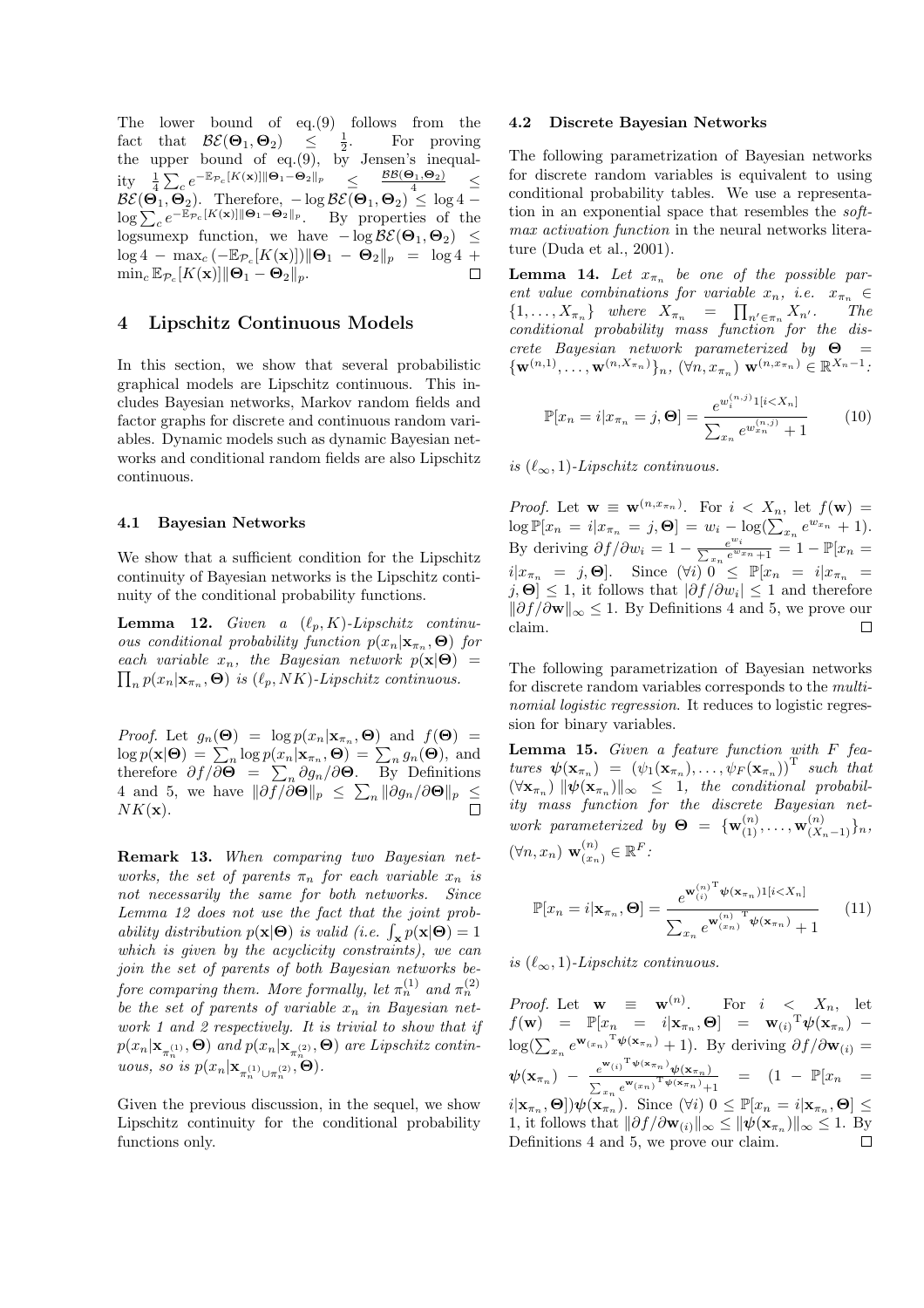Note that the requirement that  $(\forall \mathbf{x}) \|\psi(\mathbf{x}_{\pi_n})\|_{\infty} \leq 1$ is not restrictive, since the random variables are discrete and we can perform scaling of the features.

#### 4.3 Continuous Bayesian Networks

We focus on two types of continuous random variables: Gaussian and Laplace. For the Gaussian Bayesian network, we assume that the weight vector w of linear regression has bounded norm, i.e.  $\|\mathbf{w}\|_2 \leq \beta$  (please, see Appendix  $A<sup>1</sup>$ ). We also assume that the features are normalized, i.e. the standard deviation is one.

Lemma 16. Given a feature function with F features  $\psi(\mathbf{x}_{\pi_n})=(\psi_1(\mathbf{x}_{\pi_n}),\ldots,\psi_F(\mathbf{x}_{\pi_n}))^T$ , the conditional probability density function for the Gaussian Bayesian network parameterized by  $\mathbf{\Theta} = {\mathbf{w}^{(n)}}_n$ ,  $(\forall n) \mathbf{w}^{(n)} \in \mathbb{R}^F$ :

$$
p(x_n|\mathbf{x}_{\pi_n}, \mathbf{\Theta}) = \frac{1}{\sqrt{2\pi}} e^{-\frac{1}{2}(x_n - \mathbf{w}^{(n)}^\mathrm{T} \boldsymbol{\psi}(\mathbf{x}_{\pi_n}))^2}
$$
(12)

is  $(\ell_2, \|\psi(\mathbf{x}_{\pi_n})\|_2 |x_n| + \beta \|\psi(\mathbf{x}_{\pi_n})\|_2^2)$ -Lipschitz continuous.

*Proof.* Let  $\mathbf{w} \equiv \mathbf{w}^{(n)}$  and  $f(\mathbf{w}) = \log p(x_n | \mathbf{x}_{\pi_n}, \Theta) = \frac{1}{2}(-\log(2\pi)) - (x_n - \mathbf{w}^T \boldsymbol{\psi}(\mathbf{x}_{\pi_n}))^2$ . By deriving  $\frac{1}{2}(-\log(2\pi) - (x_n - \mathbf{w}^T)\psi(\mathbf{x}_{\pi_n}))^2$ . By deriving  $\partial f/\partial \mathbf{w} = (x_n - \mathbf{w}^{\mathrm{T}} \boldsymbol{\psi}(\mathbf{x}_{\pi_n})) \boldsymbol{\psi}(\mathbf{x}_{\pi_n}).$  Therefore  $\|\partial f/\partial \mathbf{w}\|_2 \leq |x_n - \mathbf{w}^{\mathrm{T}} \psi(\mathbf{x}_{\pi_n})| \|\psi(\mathbf{x}_{\pi_n})\|_2 \leq$  $\|\mathbf{x}_n\| + \|\mathbf{w}^T\boldsymbol{\psi}(\mathbf{x}_{\pi_n})\|$   $\|\boldsymbol{\psi}(\mathbf{x}_{\pi_n})\|_2 \leq (|x_n| + \|\mathbf{w}\|_2 \|\boldsymbol{\psi}(\mathbf{x}_{\pi_n})\|_2) \|\boldsymbol{\psi}(\mathbf{x}_{\pi_n})\|_2.$  By noting that  $\|\mathbf{w}\|_2 \|\boldsymbol{\psi}(\mathbf{x}_{\pi_n})\|_2) \|\boldsymbol{\psi}(\mathbf{x}_{\pi_n})\|_2.$  $\|\mathbf{w}\|_2 \leq \beta$  and by Definitions 4 and 5, we prove our claim. our claim.

**Remark 17.** In Lemma 16, the expression  $K(\mathbf{x}) =$  $\|\psi(\mathbf{x}_{\pi_n})\|_2|x_n| + \beta \|\psi(\mathbf{x}_{\pi_n})\|_2^2$  becomes more familiar for a linear feature function  $\psi(\mathbf{x}_{\pi_n}) = \mathbf{x}_{\pi_n}$ . In this case, note that  $(\forall \pi_n) \|\psi(\mathbf{x}_{\pi_n})\|_2 = \|\mathbf{x}_{\pi_n}\|_2 \leq \|\mathbf{x}\|_2$ and  $(\forall n) |x_n| \le ||\mathbf{x}||_2$ . Therefore  $K(\mathbf{x}) \le (1+\beta) ||\mathbf{x}||_2^2$ .

For the Laplace Bayesian network, we assume that the features are normalized, i.e. the absolute deviation is one.

**Lemma 18.** Given a feature function with  $F$  features  $\psi(\mathbf{x}_{\pi_n})=(\psi_1(\mathbf{x}_{\pi_n}),\ldots,\psi_F(\mathbf{x}_{\pi_n}))^T$ , the conditional probability density function for the Laplace Bayesian  $network\ parameterized\ by\ \mathbf{\Theta}=\{\mathbf{w}^{(n)}\}_n,\ (\forall n)\ \mathbf{w}^{(n)}\in \mathbb{R}$  $\mathbb{R}^F$ :

$$
p(x_n|\mathbf{x}_{\pi_n}, \mathbf{\Theta}) = \frac{1}{2} e^{-|x_n - \mathbf{w}^{(n)} \mathbf{T}} \psi(\mathbf{x}_{\pi_n})|
$$
(13)

is  $(\ell_2, \|\psi(\mathbf{x}_{\pi_n})\|_2)$ -Lipschitz continuous.

*Proof.* Let  $\mathbf{w} \equiv \mathbf{w}^{(n)}$  and  $f(\mathbf{w}) = \log p(x_n|\mathbf{x}_{\pi_n}, \Theta)$  $-\log 2 - |x_n - \mathbf{w}^T \boldsymbol{\psi}(\mathbf{x}_{\pi_n})|$ . The subdifferential set of the non-smooth function f can be written as  $\partial f / \partial \mathbf{w} =$ 

 $\psi(\mathbf{x}_{\pi_n})s(x_n - \mathbf{w}^T\psi(\mathbf{x}_{\pi_n}))$ , where  $s(z) = +1$  for  $z > 0$ ,  $s(z) = -1$  for  $z < 0$  and  $s(z) \in [-1, +1]$  for  $z = 0$ . Therefore  $\|\partial f/\partial \mathbf{w}\|_2 \leq \|\boldsymbol{\psi}(\mathbf{x}_{\pi_n})\|_2$ . By Definitions 4 and 5, we prove our claim. and 5, we prove our claim.

#### 4.4 Discrete Factor Graphs

The following parameterization of factor graphs for discrete random variables includes Markov random fields when the features depend on the cliques. A special case of this parametrization are Ising models (i.e. Markov random fields on binary variables with pairwise interactions). The feature function  $\psi(\mathbf{x}) =$  $(**vec**(**xx**<sup>T</sup>), **x**)$  for Ising models with external field, and  $\psi(\mathbf{x}) = \mathbf{vec}(\mathbf{x}\mathbf{x}^{\mathrm{T}})$  without external field.

**Lemma 19.** Given a feature function with  $F$ features  $\boldsymbol{\psi}(\mathbf{x}) = (\psi_1(\mathbf{x}), ..., \psi_F(\mathbf{x}))^T$  such that  $(\forall \mathbf{x}) \|\psi(\mathbf{x})\|_{\infty} \leq 1$ , the discrete factor graph  $\mathcal{P} =$  $p(\cdot, \boldsymbol{\Theta})$  parameterized by  $\boldsymbol{\Theta} = \mathbf{w}, \mathbf{w} \in \mathbb{R}^F$  with probability mass function:

$$
p(\mathbf{x}|\mathbf{\Theta}) = \frac{1}{\mathcal{Z}(\mathbf{w})} e^{\mathbf{w}^{\mathrm{T}} \boldsymbol{\psi}(\mathbf{x})}
$$
(14)

where  $\mathcal{Z}(\mathbf{w}) = \sum_{\mathbf{x}} e^{\mathbf{w}^{\mathrm{T}} \boldsymbol{\psi}(\mathbf{x})}$  is  $(\ell_{\infty}, 2)$ -Lipschitz continuous.

Proof. Let  $f(\mathbf{w}) = \log p(\mathbf{x}|\mathbf{\Theta}) = \mathbf{w}^{\mathrm{T}} \boldsymbol{\psi}(\mathbf{x})$  –  $\log(\sum_{\mathbf{x}} e^{\mathbf{w}^{\mathrm{T}}\boldsymbol{\psi}(\mathbf{x})})$ . By deriving  $\partial f/\partial \mathbf{w} = \boldsymbol{\psi}(\mathbf{x})$  –  $\frac{\sum_{\mathbf{x}} e^{\mathbf{w}^{\mathrm{T}} \psi(\mathbf{x})} \psi(\mathbf{x})}{\sum_{\mathbf{x}} e^{\mathbf{w}^{\mathrm{T}} \psi(\mathbf{x})}} = \psi(\mathbf{x}) - \mathbb{E}_{\mathcal{P}}[\psi(\mathbf{x})].$  Since the expected value for discrete random variables is a weighted sum with positive weights that add up to 1 and  $(\forall \mathbf{x}) \|\psi(\mathbf{x})\|_{\infty} \leq 1$  therefore  $\|\mathbb{E}_{\mathcal{P}}[\psi(\mathbf{x})]\|_{\infty} \leq 1$ . It follows that  $\|\partial f/\partial \mathbf{w}\|_{\infty} \leq \|\psi(\mathbf{x})\|_{\infty} + \|\mathbb{E}_{\mathcal{P}}[\psi(\mathbf{x})]\|_{\infty} \leq 2.$ By Definitions 4 and 5, we prove our claim.

Note that the requirement that  $(\forall x)$   $\|\psi(x)\|_{\infty} \leq 1$  is not restrictive, since the random variables are discrete and we can perform scaling of the features.

#### 4.5 Continuous Factor Graphs

The following parameterization of factor graphs for continuous random variables includes Markov random fields when the features depend on the cliques. A special case of this parametrization are Gaussian graphical models (i.e. Markov random fields on jointly Gaussian variables), in which the feature function  $\psi(\mathbf{x}) =$  $\text{vec}(\mathbf{x}\mathbf{x}^T)$  and  $\Theta \succ 0$ .

**Lemma 20.** Given a feature function with  $F$  features  $\psi(\mathbf{x})=(\psi_1(\mathbf{x}),...,\psi_F(\mathbf{x}))^T$  such that  $\mathbb{E}_{\mathcal{P}}[\|\psi(\mathbf{x})\|_p]\leq$  $\alpha$ , the continuous factor graph  $\mathcal{P} = p(\cdot, \Theta)$  parameterized by  $\Theta = \mathbf{w}, \mathbf{w} \in \mathbb{R}^F$  with probability density function:

$$
p(\mathbf{x}|\mathbf{\Theta}) = \frac{1}{\mathcal{Z}(\mathbf{w})} e^{\mathbf{w}^{\mathrm{T}} \boldsymbol{\psi}(\mathbf{x})}
$$
(15)

 $1<sup>1</sup>$ Appendices are included in the supplementary material at http://www.cs.sunysb.edu/~jhonorio/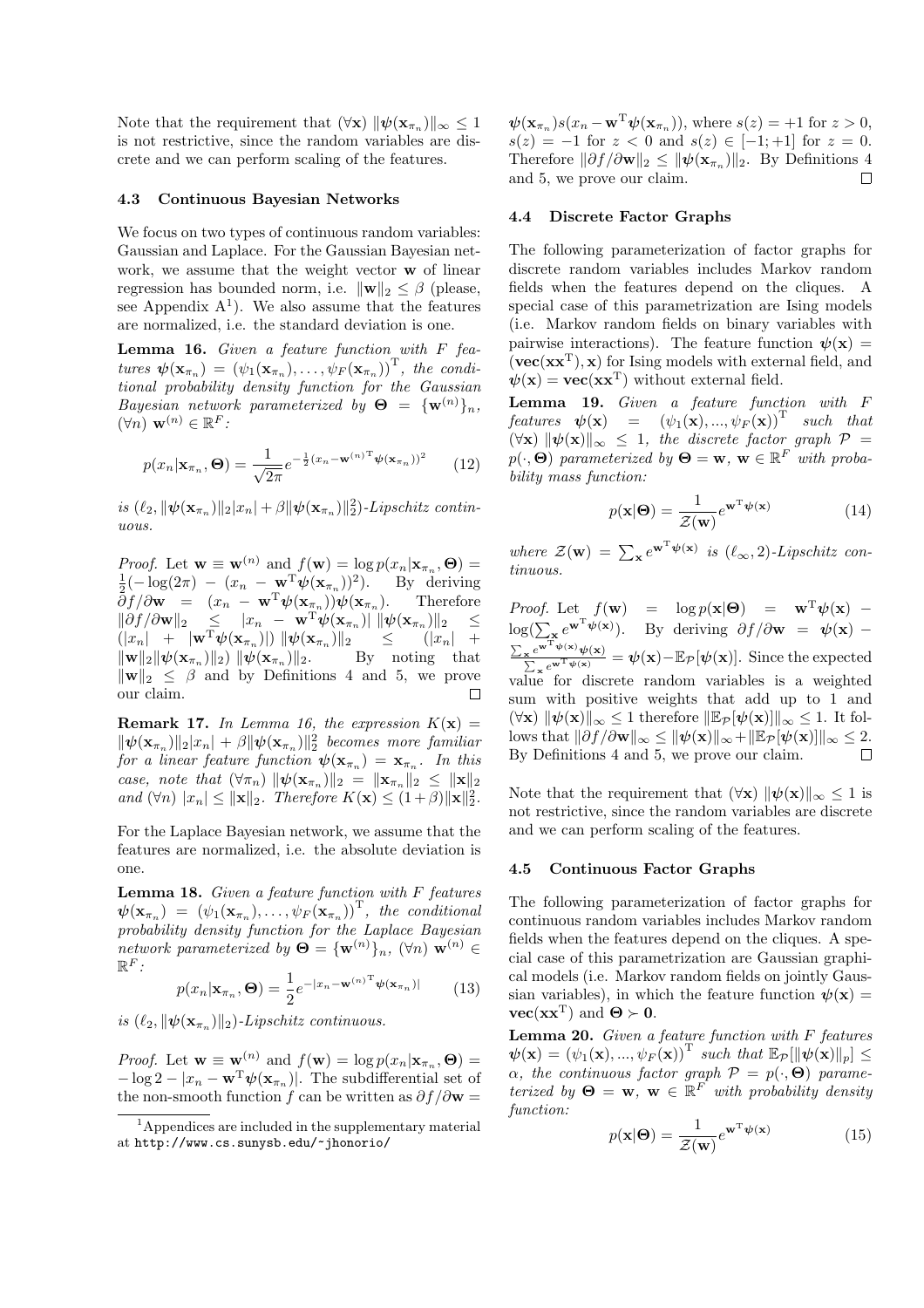where  $\mathcal{Z}(\mathbf{w}) = \int_{\mathbf{x}} e^{\mathbf{w}^{\mathrm{T}} \boldsymbol{\psi}(\mathbf{x})}$  is  $(\ell_p, \|\boldsymbol{\psi}(\mathbf{x})\|_p + \alpha)$ Lipschitz continuous.

*Proof.* Let  $f(\mathbf{w}) = \log p(\mathbf{x}|\mathbf{\Theta}) = \mathbf{w}^{T} \psi(\mathbf{x})$  –  $\log(\int_{\mathbf{x}} e^{\mathbf{w}^{\mathrm{T}}\psi(\mathbf{x})})$ . By deriving  $\partial f/\partial \mathbf{w} = \psi(\mathbf{x}) -$ <br> $\frac{\int_{\mathbf{x}} e^{\mathbf{w}^{\mathrm{T}}\psi(\mathbf{x})}\psi(\mathbf{x})}{\int_{\mathbf{x}} e^{\mathbf{w}^{\mathrm{T}}\psi(\mathbf{x})}} = \psi(\mathbf{x}) - \mathbb{E}_{\mathcal{P}}[\psi(\mathbf{x})]$ . By Jensen's inequality  $\|\mathbb{E}_{\mathcal{P}}[\psi(\mathbf{x})]\|_p \leq \mathbb{E}_{\mathcal{P}}[\|\psi(\mathbf{x})\|_p] \leq \alpha$ . It fol- $\text{lows that } \|\partial f/\partial \mathbf{w}\|_p \leq \|\psi(\mathbf{x})\|_p + \|\mathbb{E}_{\mathcal{P}}[\psi(\mathbf{x})]\|_p \leq$  $\|\psi(\mathbf{x})\|_p + \alpha$ . By Definitions 4 and 5, we prove our claim. claim.

The requirement that  $\mathbb{E}_{\mathcal{P}}[\|\psi(\mathbf{x})\|_p] \leq \alpha$  is also useful in deriving a close-form expresion of the Kullback-Leibler divergence bound.

Lemma 21. Given two continuous factor graphs as in eq.(15), i.e.  $\mathcal{P}_1 = p(\cdot | \mathbf{\Theta}_1)$  and  $\mathcal{P}_2 = p(\cdot | \mathbf{\Theta}_2)$ , the Kullback-Leibler divergence from  $\mathcal{P}_1$  to  $\mathcal{P}_2$  is bounded as follows:

$$
\mathcal{KL}(\mathcal{P}_1||\mathcal{P}_2) \le 2\alpha \|\mathbf{\Theta}_1 - \mathbf{\Theta}_2\|_p \tag{16}
$$

Proof. By invoking Theorem 7, the Lipschitz constant  $\overline{K} = \mathbb{E}_{\mathcal{P}_1}[K(\mathbf{x})]$ . By invoking Lemma 20,  $K(\mathbf{x}) = ||\psi(\mathbf{x})||_p + \alpha$  and  $\mathbb{E}_{\mathcal{P}_1} [||\psi(\mathbf{x})||_p] \leq \alpha$ . Finally,<br> $\mathbb{E}_{\mathcal{P}_1} [K(\mathbf{x})] = \mathbb{E}_{\mathcal{P}_2} [||\psi(\mathbf{x})||_p] + \alpha \leq 2\alpha$ .  $\mathbb{E}_{\mathcal{P}_1}[K(\mathbf{x})] = \mathbb{E}_{\mathcal{P}_1}[\|\boldsymbol{\psi}(\mathbf{x})\|_p] + \alpha \leq 2\alpha.$ 

#### 4.6 Gaussian Graphical Models

A Gaussian graphical model (Lauritzen, 1996) is a Markov random field in which all random variables are continuous and jointly Gaussian. This model corresponds to the multivariate normal distribution.

We first analyze parametrization by using precision matrices. This parametrization is natural since it corresponds to factors graphs as in eq.(15) and therefore conditional independence corresponds to zeros in the precision matrix. We assume that the precision matrix  $\Omega$  has bounded norm, i.e.  $\alpha I \leq \Omega \leq \beta I$  or equivalently  $\|\mathbf{\Omega}^{-1}\|_2 \leq \frac{1}{\alpha}$  and  $\|\mathbf{\Omega}\|_2 \leq \beta$ . This condition holds for Tikhonov regularization as well as for sparseness promoting  $(\ell_1)$  methods (please, see Appendix B).

**Lemma 22.** Given the precision matrix  $\Omega \succ 0$ , the Gaussian graphical model parameterized by  $\Theta = \Omega$ .  $\mathbf{\Omega} \in \mathbb{R}^{N \times N}$  with probability density function:

$$
p(\mathbf{x}|\mathbf{\Theta}) = \frac{(\det \mathbf{\Omega})^{1/2}}{(2\pi)^{N/2}} e^{-\frac{1}{2}\mathbf{x}^{\mathrm{T}} \mathbf{\Omega} \mathbf{x}}
$$
(17)

is  $(\ell_2, \frac{\|\mathbf{x}\|_2^2}{2} + \frac{1}{2\alpha})$ -Lipschitz continuous.

Proof. Let  $f(\mathbf{\Omega}) = \log p(\mathbf{x}|\mathbf{\Theta}) = \frac{1}{2}(\log \det \mathbf{\Omega}) N \log(2\pi) - \mathbf{x}^T \Omega \mathbf{x}$ ). By deriving  $\partial f / \partial \Omega = \frac{1}{2} (\Omega^{-1} \mathbf{x} \mathbf{x}^{\mathrm{T}}$ ). Therefore  $\|\partial f/\partial \mathbf{\Omega}\|_2 \leq \frac{1}{2}(\|\mathbf{\Omega}^{-1}\|_2 + \|\mathbf{x} \mathbf{x}^{\mathrm{T}}\|_2) = \frac{1}{2}(\|\mathbf{\Omega}^{-1}\|_2 + \|\mathbf{x}\|_2^2) \leq \frac{1}{2}(\frac{1}{\alpha} + \|\mathbf{x}\|_2^2)$ . By Definitions 4 and 5, we prove our claim.

If we use Lemma 21, we will obtain a very loose bound of the Kullback-Leibler divergence where the constant  $\overline{K} = \frac{2N\beta^{N/2}}{\alpha^{N/2+1}}$  (please, see Appendix C). Therefore, we analyze the specific case of Gaussian graphical models.

Lemma 23. Given two Gaussian graphical models parameterized by their precision matrices as in eq.(17), i.e.  $\mathcal{P}_1 = p(\cdot|\mathbf{\Omega}_1)$  and  $\mathcal{P}_2 = p(\cdot|\mathbf{\Omega}_2)$ , the Kullback-Leibler divergence from  $P_1$  to  $P_2$ :

$$
\mathcal{KL}(\mathcal{P}_1||\mathcal{P}_2) = \frac{1}{2} \left( \log \frac{\det \Omega_1}{\det \Omega_2} + \langle \Omega_1^{-1}, \Omega_2 \rangle - N \right)
$$
\n(18)

is bounded as follows:

$$
\mathcal{KL}(\mathcal{P}_1||\mathcal{P}_2) \leq \frac{1}{\alpha} \|\mathbf{\Omega}_1 - \mathbf{\Omega}_2\|_2 \tag{19}
$$

*Proof.* First, we show that  $f(\mathbf{\Omega}_1, \mathbf{\Omega}_2) = \mathcal{KL}(\mathcal{P}_1 || \mathcal{P}_2)$  is Lipschitz continuous with respect to  $\Omega_2$ . By deriving  $\frac{\partial f}{\partial \Omega_2} = \frac{1}{2}(-\Omega_2^{-1} + \Omega_1^{-1})$ . Therefore  $\|\partial f/\partial \Omega_2\|_2 \le \frac{1}{2}(\|\Omega_2^{-1}\|_2 + \|\Omega_1^{-1}\|_2) \le \frac{1}{2}(\frac{1}{\alpha} + \frac{1}{\alpha}) = \frac{1}{\alpha}$ .

Second, since  $f$  is Lipschitz continuous with respect to its second parameter, we have  $(\forall \Omega)$   $| f(\Omega, \Omega_2) |f(\mathbf{\Omega}, \mathbf{\Omega}_1)| \leq \frac{1}{\alpha} ||\mathbf{\Omega}_2 - \mathbf{\Omega}_1||_2.$  In particular, let  $\mathbf{\Omega} = \mathbf{\Omega}_1$ and since  $f(\tilde{\mathbf{\Omega}}_1, \mathbf{\Omega}_1) = 0$  and  $|f(\mathbf{\Omega}_1, \mathbf{\Omega}_2)| = f(\mathbf{\Omega}_1, \mathbf{\Omega}_2)$ by properties of the Kullback-Leibler divergence, we prove our claim. П

We also analyze parametrization by using covariance matrices (please, see Appendix D). We point out to the reader that this parametrization does not correspond to factors graphs as in eq. $(15)$  and therefore conditional independence does not correspond to zeros in the covariance matrix.

#### 4.7 Dynamic Models

The following lemma shows that dynamic Bayesian networks are Lipschitz continuous. Note that dynamic Bayesian networks only impose constraints on the topology of directed graphs, and therefore the extension to the dynamic case is trivial.

**Lemma 24.** Let  $\mathbf{x}^{(t)}$  be the value for variable  $\mathbf{x}$  at time t, and let  $\mathbf{x}^{(t,...,t-L)}$  be a shorthand notation that includes the current time step and the previous L time steps, i.e.  $\mathbf{x}^{(t)}, \ldots, \mathbf{x}^{(t-L)}$ . Let the set of parents for  $x_n^{(t)}$  be  $\pi_n \subseteq \{1, ..., N\} \times \{0, ..., L\}$ . Given a  $(\ell_p, K)$ -Lipschitz continuous conditional probability function  $p(x_n^{(t)} | \mathbf{x}_{\pi_n}^{(t, ..., t-L)}, \boldsymbol{\Theta})$  for each variable  $x_n^{(t)}$ , the L-order  $Bayesian$  network  $p(\mathbf{x}^{(t)} | \mathbf{x}^{(t-1)}, \dots, \mathbf{x}^{(t-L)}, \Theta) =$  $\prod_n p(x_n^{(t)} | \mathbf{x}_{\pi_n}^{(t,\ldots,t-L)}, \boldsymbol{\Theta})$  is  $(\ell_p, NK)$ -Lipschitz continuous.

Proof. Similar to proof of Lemma 12.

 $\Box$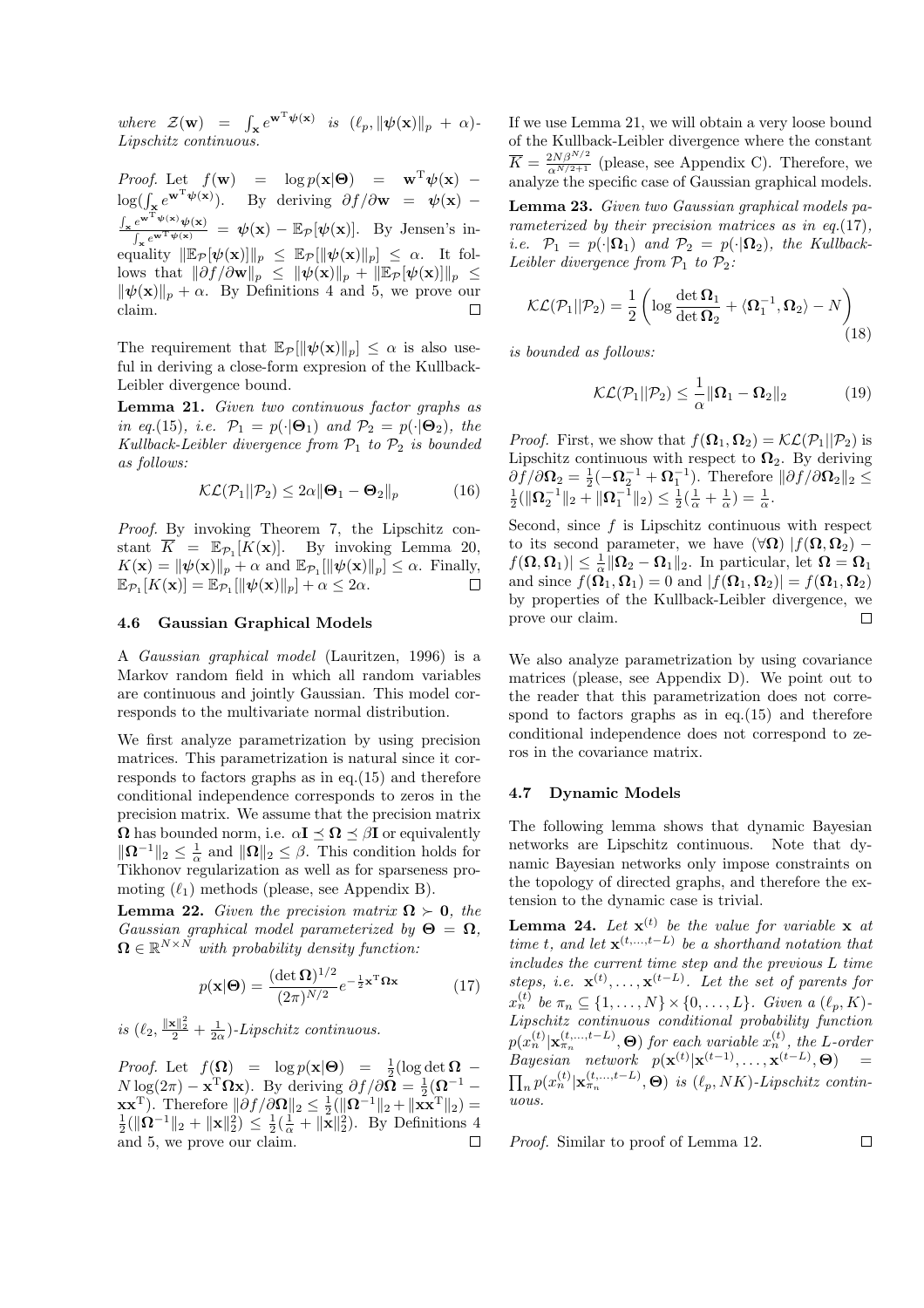The following lemma establishes Lipschitz continuity for conditional random fields.

Lemma 25. Given a feature function with F features  $\boldsymbol{\psi}(\mathbf{y}, \mathbf{x}) = (\psi_1(\mathbf{y}, \mathbf{x}), ..., \psi_F(\mathbf{y}, \mathbf{x}))^T$ , the conditional random field parameterized by  $\mathbf{\Theta} = \mathbf{w}, \mathbf{w} \in \mathbb{R}^F$ with probability distribution:

$$
p(\mathbf{y}|\mathbf{x}, \Theta) = \frac{1}{\mathcal{Z}(\mathbf{x}, \mathbf{w})} e^{\mathbf{w}^{\mathrm{T}} \boldsymbol{\psi}(\mathbf{y}, \mathbf{x})}
$$
(20)

where  $\mathcal{Z}(\mathbf{x}, \mathbf{w}) = \int_{\mathbf{y}} e^{\mathbf{w}^{\mathrm{T}} \boldsymbol{\psi}(\mathbf{y}, \mathbf{x})}$  is  $(\ell_p, K)$ -Lipschitz continuous.

Proof. Similar to proof of Lemma 19 for discrete random variables, or Lemma 20 for continuous random variables. Е

# 5 Experimental Results

First, we show the similarities between the Kullback-Leibler divergence, test log-likelihood and Frobenius norm for some probabilistic graphical models: Gaussian graphical models for continuous data and Ising models for discrete data. Note that if we assume that the test data is generated by a ground truth model, the expected value of the test log-likelihood is the expected log-likelihood that we analyzed in Section 3.

Gaussian graphical models were parameterized by their precision matrices as in eq. $(17)$ . We consider Ising models without external field. Therefore, in both cases conditional independence corresponds to parameters of value zero. The ground truth model contains  $N = 50$  variables for Gaussian graphical models. For Ising models, since computing the log-partition function is NP-hard, we restrict our experiments to  $N = 10$ variables. For each of 50 repetitions, we generate edges in the ground truth model with a required density (either 0.2,0.5,0.8), where each edge weight is generated uniformly at random from  $[-1; +1]$ . For Gaussian graphical models, we ensure positive definiteness by verifying that the minimum eigenvalue is at least 0.1. We then generate training and testing datasets of 50 samples each. Gaussian graphical models were learnt by the graphical lasso method of (Friedman et al., 2007), and Ising models were learnt by the pseudolikelihood method of (Höfling  $&$  Tibshirani, 2009). Figure 1 shows that the Kullback-Leibler divergence, negative test log-likelihood and Frobenius norm behave similarly.

Next, we test the usefulness of our theoretical results that enable us to perform classification, dimensionality reduction and clustering from the parameters of graphical models. We use the CMU motion capture database (http://mocap.cs.cmu.edu/) for activity



Figure 1: Kullback-Leibler divergence, negative test loglikelihood and Frobenius norm for Gaussian graphical models (top) and Ising models (bottom), for low (left) moderate (center) and high (right) graph density. Note that all the measurements behave similarly.

Table 2: Leave-one-subject-out accuracy for walking vs. running on the CMU motion capture database (chance = 58%).

| Regularization level $(0.001\ 0.01\ 0.1)$ |     |          |  |
|-------------------------------------------|-----|----------|--|
| $\ell_1$ Covariance                       | 78. | 78 74 76 |  |
| Tikhonov Covariance                       | 78  | 78 78 78 |  |
| $\ell_1$ Precision                        | 96  | 93 90 75 |  |
| Tikhonov Precision                        | 97  | 96 93 92 |  |

recognition and temporal segmentation. In both cases, we only used the Euler angles for the following 8 markers: left and right humerus, radius, femur and tibia. Our variables measure the change in Euler angles, i.e. the difference between the angle at the current time and 0.05 seconds before. Variables were normalized to have standard deviation one.

For activity recognition, we test whether it is possible to detect if a person is either walking or running from a small window of 0.25 seconds (through the use of classification). The CMU motion capture database contains several sequences per subject. We used the first sequence labeled as "walk" or "run" from all available subjects (excluding 3 pregnant and post-pregnant women). This led to 14 walking subjects and 10 running subjects (total of 21 distinct subjects). From each subject we extracted 3 small windows of 0.25 seconds, at 1/4, 2/4 and 3/4 of the whole sequence. Covariance and precision matrices of Gaussian graphical models were learnt by Tikhonov regularization and the covariance selection method of (Banerjee et al., 2006). Table 2 shows the leave-one-subject-out accuracy for a linear SVM classifier with the parameters of the Gaussian graphical models as features.

For temporal segmentation, we test whether it is possible to separate a complex sequence that includes